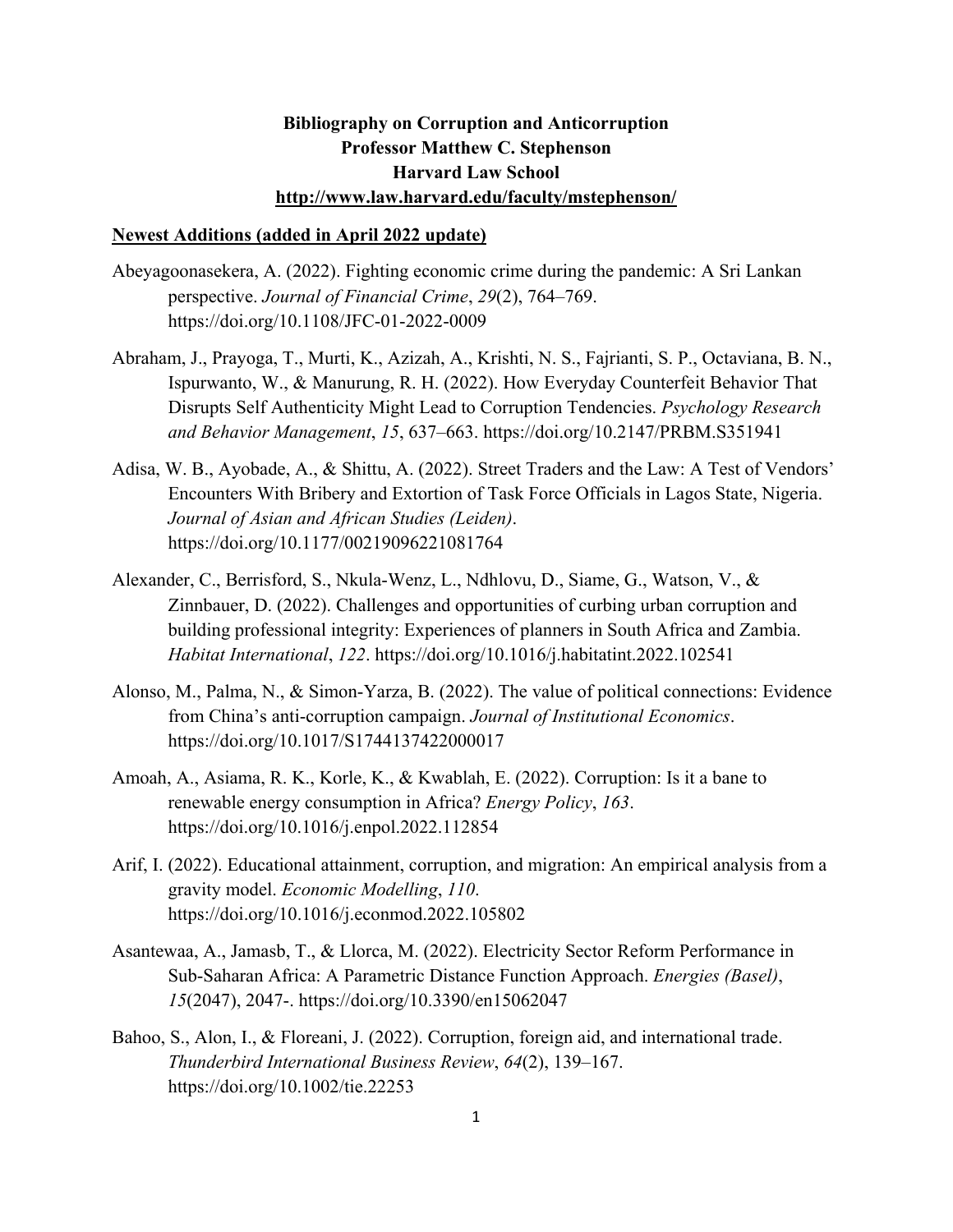- Belgacem, I., Lamari, M., & Trabelsi, S. (2021). Corruption and democracy in post-2011 Tunisia: A confirmatory empirical analysis. *International Journal of Corporate Governance*, *12*(3–4), 304–320. https://doi.org/10.1504/IJCG.2021.121278
- Blum, D., Aguiar, S., Sun, Z., Müller, D., Alvarez, A., Aguirre, I., Domingo, S., & Mastrangelo, M. (2022). Subnational institutions and power of landholders drive illegal deforestation in a major commodity production frontier. *Global Environmental Change*, *74*. https://doi.org/10.1016/j.gloenvcha.2022.102511
- Boakye, D., Siaw, D., & Sarpong, D. (2022). The Airbus bribery scandal: A collective myopia perspective. *European Management Review*. https://doi.org/10.1111/emre.12511
- Booth, A., & Wester, A. L. (2022). A multivariable analysis of the contribution of socioeconomic and environmental factors to blood culture Escherichia Coli resistant to fluoroquinolones in high- and middle-income countries. *BMC Public Health*, *22*(1), 354–354. https://doi.org/10.1186/s12889-022-12776-y
- Botero-Rodríguez, F., Pantoja-Ruiz, C., & Rosselli, D. (2022). Corruption and its relation to prevalence and death due to noncommunicable diseases and risk factors: A global perspective. *Revista Panamericana de Salud Pública*, *46*(10), 1–9. https://doi.org/10.26633/RPSP.2022.10
- Bu, D., Hanspal, T., & Liao, Y. (n.d.). Political corruption, trust, and household stock market participation. *Journal of Banking & Finance*. https://doi.org/10.1016/j.jbankfin.2022.106442
- Çakal, H., Altınışık, Y., Gökcekuş, Ö., & Eraslan, E. G. (2022). Why people vote for thin-centred ideology parties? A multi-level multi-country test of individual and aggregate level predictors. *PloS One*, *17*(3), e0264421–e0264421. https://doi.org/10.1371/journal.pone.0264421
- Carothers, C. (2022). The Rise and Fall of Anti-Corruption in North Korea. *Journal of East Asian Studies*, *22*(1), 147–168. https://doi.org/10.1017/jea.2021.38
- Chen, Y., Cui, X., Zhuoma, J., Zhu, F., Luo, L., Xie, J., & Cheng, Y. (2022). How Employees in a Comprehensive Public Hospital Perceive Corruption Risks: A Survey Study in China. *Risk Management and Healthcare Policy*, *15*, 299–309. https://doi.org/10.2147/RMHP.S344782
- Chien, N. B., & Thanh, N. N. (2022). The Impact of Good Governance on the People's Satisfaction with Public Administrative Services in Vietnam. *Administrative Sciences*, *12*(1), 35-. https://doi.org/10.3390/admsci12010035
- Dec, P., & Wysocki, J. (2022). In Search of Non-Obvious Relationships between Greenhouse Gas or Particulate Matter Emissions, Renewable Energy and Corruption. *Energies*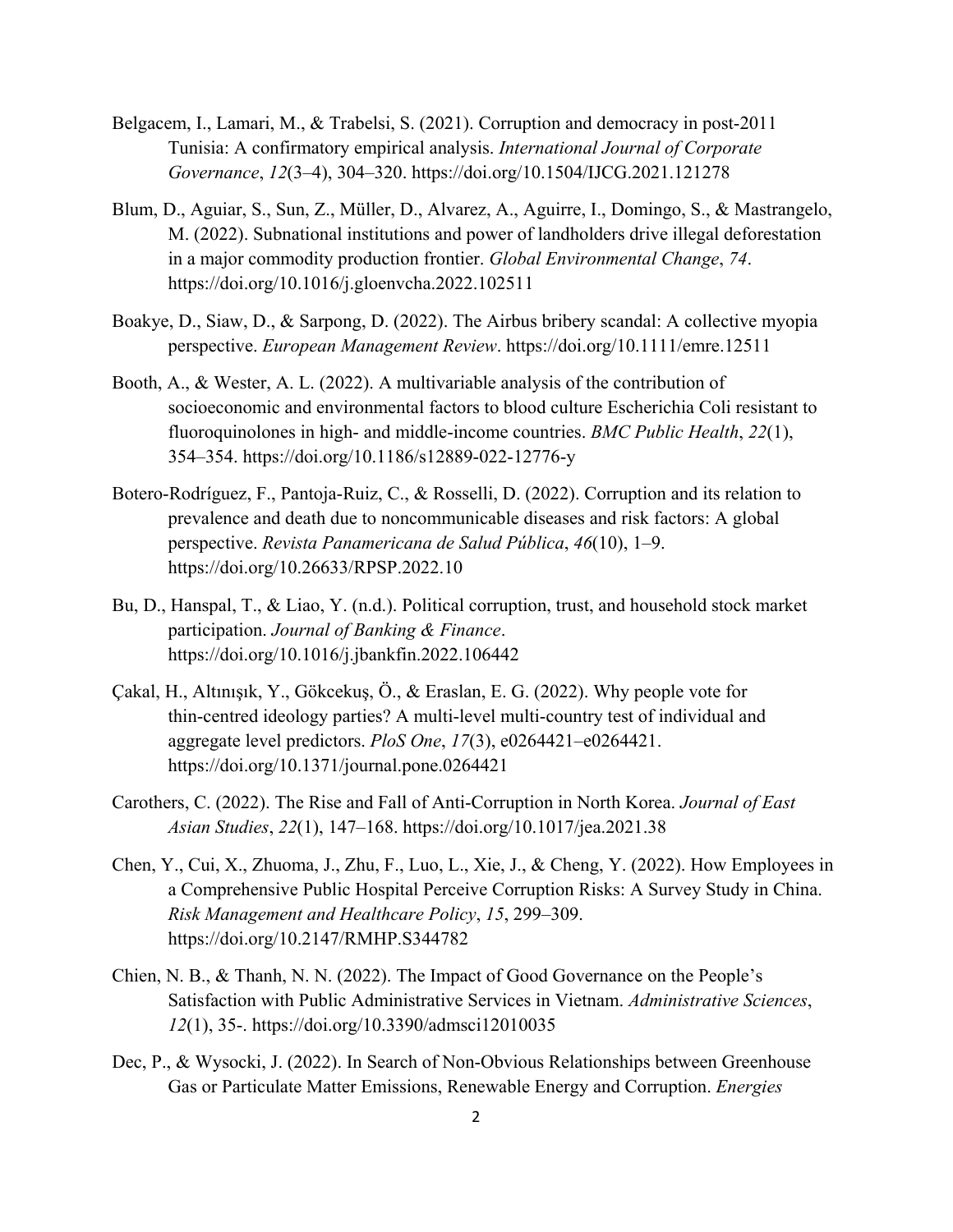*(Basel)*, *15*(4), 1347-. https://doi.org/10.3390/en15041347

- Decarolis, F., & Giorgiantonio, C. (2022). Corruption red flags in public procurement: New evidence from Italian calls for tenders. *EPJ Data Science*, *11*(1), 1–38. https://doi.org/10.1140/epjds/s13688-022-00325-x
- dela Rama, M. J., Lester, M. E., & Staples, W. (2022). The Challenges of Political Corruption in Australia, the Proposed Commonwealth Integrity Commission Bill (2020) and the Application of the APUNCAC. *Laws*, *11*(1), 7-. https://doi.org/10.3390/laws11010007
- DiRienzo, C. E., & Das, J. (2022). Shadow economies: The role of corruption and economic development. *Global Change, Peace & Security*, *34*(1), 1–15. https://doi.org/10.1080/14781158.2022.2031948
- Elberry, N. A., Naert, F., & Goeminne, S. (2022). The Impact of Fiscal Openness on Public Spending Technical Efficiency in Developing Countries. *Public Performance & Management Review*, *45*(2), 254–281. https://doi.org/10.1080/15309576.2022.2040036
- Forkmann, S., Webb, J., Henneberg, S. C., & Scheer, L. K. (2022). Boundary spanner corruption: A potential dark side of multi-level trust in marketing relationships. *Journal of the Academy of Marketing Science*. https://doi.org/10.1007/s11747-022-00844-z
- Fuentes, A. (2022). Learning Targets: Policy Paradigms and State Responses to the Anticorruption Transnational Advocacy Network Campaign in Guatemala. *Latin American Politics and Society*, *64*(1), 93–116. https://doi.org/10.1017/lap.2021.55
- Furstenberg, S., & Moldalieva, J. (2022). Critical reflection on the extractive industries transparency initiative in Kyrgyzstan. *World Development*, *154*. https://doi.org/10.1016/j.worlddev.2022.105880
- Guerra, A., & Zhuravleva, T. (2022). Do women always behave as corruption cleaners? *Public Choice*. https://doi.org/10.1007/s11127-022-00959-5
- Hamid, I., Alam, M. S., Kanwal, A., Jena, P. K., Murshed, M., & Alam, R. (2022). Decarbonization pathways: The roles of foreign direct investments, governance, democracy, economic growth, and renewable energy transition. *Environmental Science and Pollution Research International*. https://doi.org/10.1007/s11356-022-18935-3
- Hauk, E., Oviedo, M., & Ramos, X. (n.d.). Perception of corruption and public support for redistribution in Latin America. *European Journal of Political Economy*. https://doi.org/10.1016/j.ejpoleco.2021.102174
- Iorio, R., & Segnana, M. L. (2022). Is paying bribes worthwhile? Corruption and innovation in middle-income countries. *Eurasian Business Review*. https://doi.org/10.1007/s40821-022-00205-4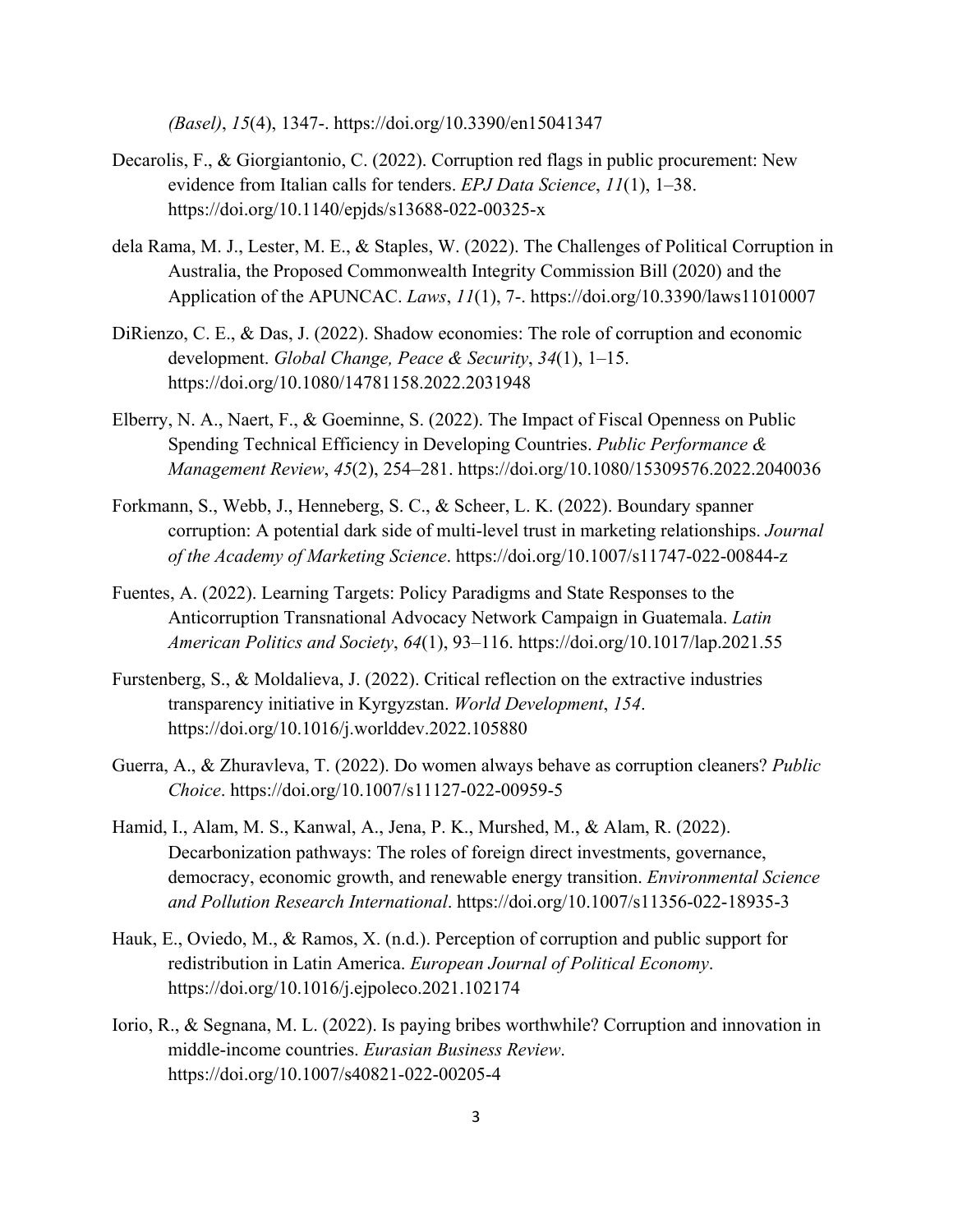- Khalid, M. I., Iqbal, J., Alturki, A., Hussain, S., Alabrah, A., & Ullah, S. S. (2022). Blockchain-Based Land Registration System: A Conceptual Framework. *Applied Bionics and Biomechanics*, *2022*, 3859629–3859629. https://doi.org/10.1155/2022/3859629
- Kim, S., Praveen Parboteeah, K., & Cullen, J. B. (2022). Social institutions approach to women's firm ownership and firm bribery activity: A study of small-sized firms in emerging markets. *Journal of Business Research*, *144*, 1333–1349. https://doi.org/10.1016/j.jbusres.2022.01.082
- Krifa-Schneider, H., Matei, I., & Sattar, A. (2022). FDI, corruption and financial development around the world: A panel non-linear approach. *Economic Modelling*, *110*. https://doi.org/10.1016/j.econmod.2022.105809
- Kuldova, T. Ø., & Schmied, A. (2022). On Private Views, Luxury and Corruption. *Journal of Extreme Anthropology*, *5*(2). https://doi.org/10.5617/jea.9566
- Lafuente, J. Á., Marco, A., Monfort, M., & Ordóñez, J. (2022). Does Perceived Corruption Converge? International Evidence. *Economics. The Open-Access, Open-Assessment e-Journal*, *16*(1), 43–56. https://doi.org/10.1515/econ-2022-0018
- Le Thanh, H. (2022). Accelerating Digital Transformation Implementation in the Fight Against Corruption?: Evidence From European Countries Before and During the COVID-19 Pandemic. *International Journal of Electronic Government Research*, *18*(2), 1–27. https://doi.org/10.4018/IJEGR.298181
- Manasseh, C. O., Abada, F. C., Okiche, E. L., Okanya, O., Nwakoby, I. C., Offu, P., Ogbuagu, A. R., Okafor, C. O., Obidike, P. C., & Nwonye, N. G. (2022). External debt and economic growth in Sub-Saharan Africa: Does governance matter? *PloS One*, *17*(3), e0264082–e0264082. https://doi.org/10.1371/journal.pone.0264082
- Mance, A. A., & Mistree, D. (2022). The Bribery Double Standard: Leveraging the Foreign-Domestic Divide. *Stanford Law Review*, *74*(1), 163–222.
- Mansouri, H., Boroujerdi, S. S., Dickson, G., & Hossini, R. N. S. (2022). The Corruption Formation Process in Iranian Football. *Physical Culture and Sport Studies and Research*, *94*(1), 1–10. https://doi.org/10.2478/pcssr-2022-0001
- Maria, K.-K., Ioanna, S., & Salomi, D. (2022). Nonlinear nexus between corruption and tourism arrivals: A global analysis. *Empirical Economics*, 1–28. https://doi.org/10.1007/s00181-021-02193-2
- Nguyen, T. A. N., & Nguyen, K. M. (2022). The Shadow Economy, Institutional Quality and Public Debt: Evidence from Emerging and Developing Asian Economies. *Montenegrin Journal of Economics*, *18*(1), 205–214. https://doi.org/10.14254/1800-5845/2022.18-1.17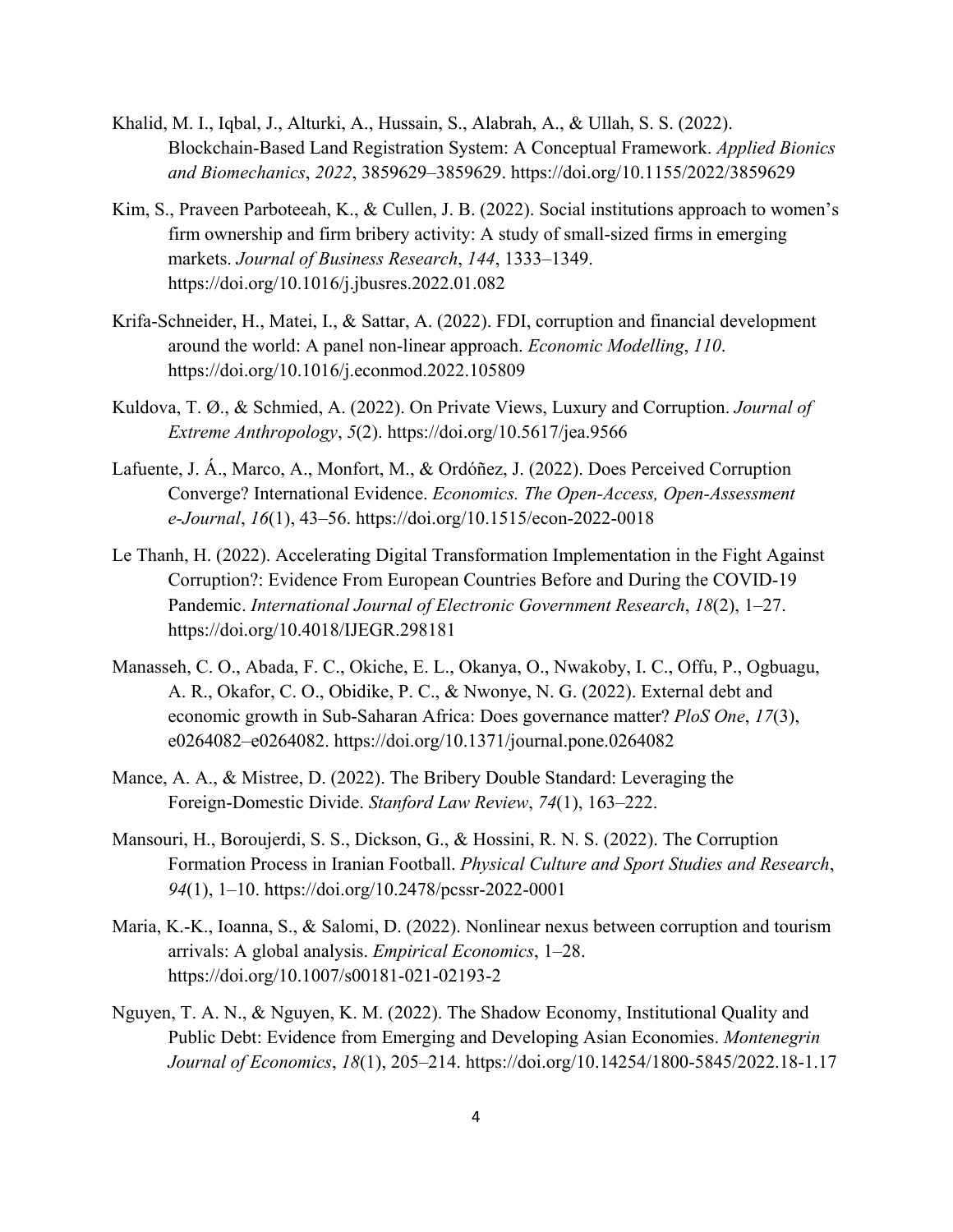- Nhung, V. T. H., & Huong, N. T. H. (2022). Overview of bribery giving behaviors: Determinants and influence on firm performance. *Ho Chi Minh City Open University Journal of Science - Economics and Business Administration*, *12*(1), 84–91. https://doi.org/10.46223/HCMCOUJS.econ.en.12.1.1953.2022
- Niu, G., Zhou, Y., Lu, W., & Gan, H. (2022). Religiosity and corruption in bank lending. *Journal of Business Finance & Accounting*. https://doi.org/10.1111/jbfa.12594
- Onyango, G. (n.d.). The art of bribery! Analysis of police corruption at traffic checkpoints and roadblocks in Kenya. *International Review of Sociology*, *ahead-of-print*(ahead-of-print), 1–21. https://doi.org/10.1080/03906701.2022.2038845
- Park, C. H., & Kim, K. (2022). Exploring the Effects of the Adoption of the Open Government Partnership: A Cross-Country Panel Data Analysis. *Public Performance & Management Review*, *45*(2), 229–253. https://doi.org/10.1080/15309576.2022.2042703
- Pertiwi, K., & Wijaya Mulya, T. (n.d.). Mistresses, mothers, and headscarves: Media representations of women in corruption scandals in Indonesia. *Feminist Media Studies*, *ahead-of-print*(ahead-of-print), 1–17. https://doi.org/10.1080/14680777.2022.2042832
- Phan, T. H., & Stachuletz, R. (2022). Bribery—Export Nexus under the Firm's Growth Obstacles. *Economies*, *10*(2), 28-. https://doi.org/10.3390/economies10020028
- Qi, Z., Kenderdine, T., Tang, T., & Liu, Q. (2022). China's anti-corruption campaign and outward foreign direct investment by state-owned enterprises. *World Economy*. https://doi.org/10.1111/twec.13244
- Salterio, S. E. (2022). Redressing the fundamental conflict of interest in public company audits. *International Journal of Auditing*, *26*(1), 48–53. https://doi.org/10.1111/ijau.12269
- Shin, S., & Lui, L. (n.d.). Guanxi and Moral Articulation: Strategies of Corruption During China's Anti-Corruption Drive. *The Journal of Development Studies*, *ahead-of-print*(ahead-of-print), 1–16. https://doi.org/10.1080/00220388.2022.2032670
- Shuaib, M., Hafizah Hassan, N., Usman, S., Alam, S., Bhatia, S., Koundal, D., Mashat, A., & Belay, A. (2022). Identity Model for Blockchain-Based Land Registry System: A Comparison. *Wireless Communications and Mobile Computing*, *2022*. https://doi.org/10.1155/2022/5670714
- Søreide, T., & Vagle, K. (2022). Settlements in corporate bribery cases: An illusion of choice? *European Journal of Law and Economics*, *53*(2), 261–287. https://doi.org/10.1007/s10657-022-09726-9
- Soylu, A., Corcho, Ó., Elvesæter, B., Badenes-Olmedo, C., Yedro-Martínez, F., Kovacic, M., Posinkovic, M., Medvešček, M., Makgill, I., Taggart, C., Simperl, E., Lech, T. C., &